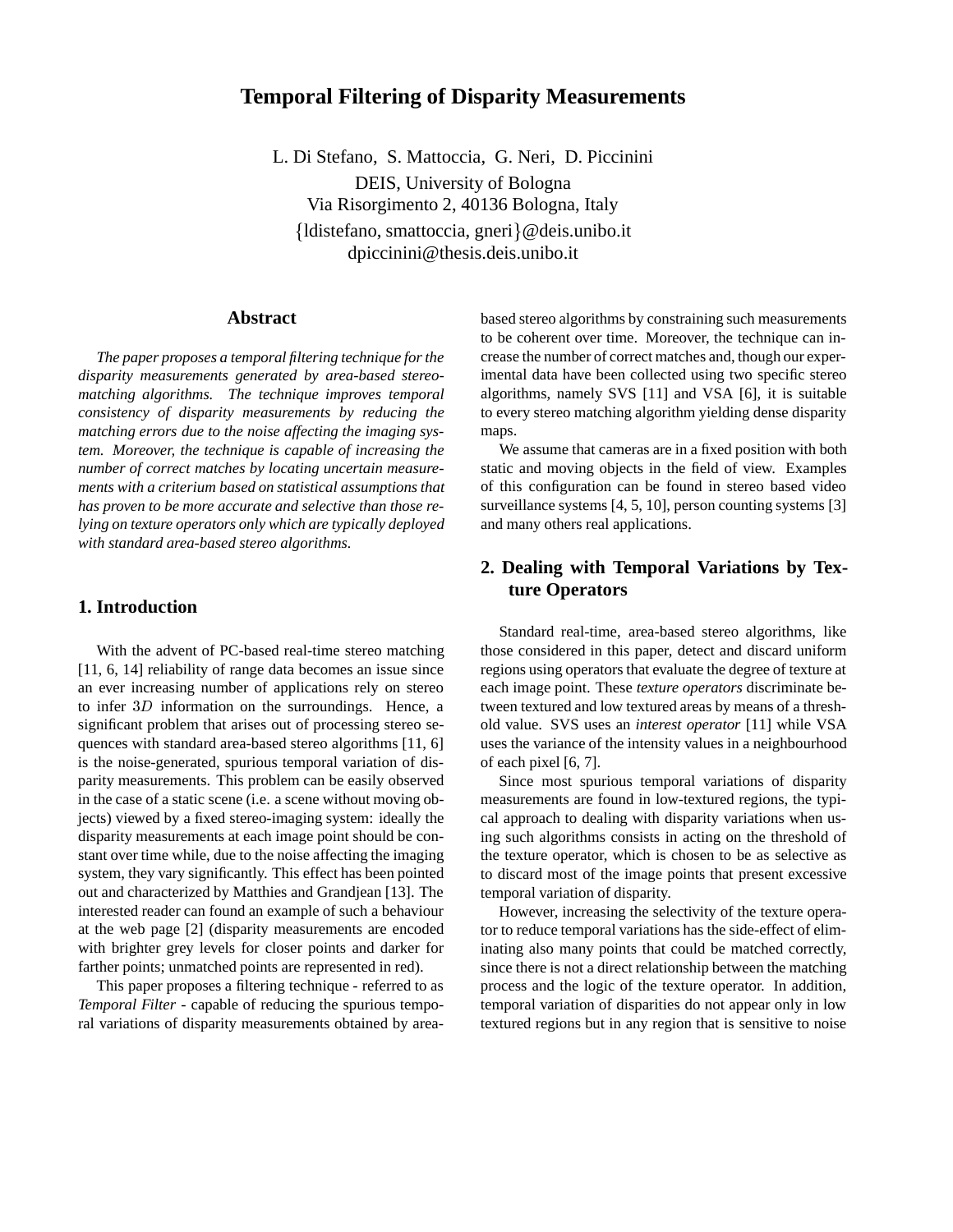(e.g. in regions with repetitive patterns). This is the major drawback of using *texture operators* to deal with temporal variations, since points are filtered away with *a priori* assumptions on their temporal behaviour based on the degree of texture. This is a conservative choice since allows for discarding many potentially ambiguous points during the matching phase but at the same time discards many potentially good matches assuming that low-textured points are necessarily prone to mismatches. This assumption, though frequently verified, it is not always true since other parameters like *distinctiveness* [12] should be taken into account in order to obtain more reliable confidence measurements. It is worth pointing out that in general ambiguous points to match are those producing disparity maps more sensitive to noise perturbation. Nevertheless texture operators attempt to extract confidence information without taking into account any feedback resulting from the disparity maps sequences generated by the matching algorithm.

The proposed technique deploys the *behaviour* of disparity measurements over successive frames in order to selectively eliminate those matches that presents high probability to be wrong. Decisions on the reliability of disparities are taken comparing the temporal behaviour of the disparity maps with a reference model built upon statistical observations. Hence, the proposed temporal filtering technique is capable of increasing the number of correct matches since it allows for keeping the selectivity threshold of the texture operator of the matching algorithm at much lower values if compared with those that should be used to reduce the number of unstable disparity measurements.

#### **3. Classification of Measurement Errors**

In this Section we present a classification of the major errors affecting the disparity maps generated by area-based stereo matching algorithms in the case of a static scene. This classification will be exploited to define the structure of our temporal filtering technique.

As already discussed, the disparity measurements computed by area-based stereo algorithms are affected by a significant number of errors as well as by spurious variations over successive frames. These wrong measurements can be classified into two categories based of their temporal behaviour: *systematic* and *random errors*.

*Systematic errors* occurs when the disparity measurement is wrong but stationary over successive frames. This implies that these kind of errors are not affected by the noise introduced by the imaging system. Systematic errors are due to several causes such as misalignment, foreshortening [15], ambiguous matching patterns, *object growing effects* [9]. Some of these errors can be compensated adopting specific techniques. However, the common element of these errors relies in their independence from image noise. Our filtering technique is not designed to deal with these kind of errors and therefore they won't be considered in the remainder of this paper

Conversely, *random errors* occurs when the depth measurements produce non stationary values over frames. These are mostly due to the image noise that result in a perturbation of the matching process. Thus, disparity values associated with the same point in two consecutive frames of a static scene are different resulting in a fluctuation of the disparity map sequence that can be easily verified by visual observation. The same behaviour can be found in static areas of dynamic scenes. The impact of noise on the quality of range data have been studied by Matthies and Grandjean [13]. Another source of uncertainty of the disparity estimates is the correlation between errors for neighbouring pixels [13]. It is worth point out that typical noise fluctuations between frames are generally greater than those between neighbourhood pixels of the same frame.

We have observed that points of the disparity map affected by random errors can be further divided on the basis of their temporal behavior in the following two classes:

a) Points showing *spurious variation of disparity*; these points, though constantly matched by the algorithm, produce spurious variations of disparity over successive frames. It has been shown that in this case the disparity value at a given point behaves like a random variable characterized by a Gaussian distribution [13].

b) Points which are *alternatively matched or unmatched* by the algorithm. This behavior occurs for example near the occlusions associated with depth discontinuities. Moreover, noise randomly modify the degree of texture at a given point so that in low textured regions the output of the matching algorithm shows an alternation over successive frames between unmatched and - typically wrong - matched disparity values. We have observed that sometimes the left-right consistency check [8], which is a common matching constraint used in area-based stereo, can discard these points but also that very frequently this constraint is not effective, resulting in the typical flickering shown by numerous points in real-time sequences of disparity measurements.

### **4. Temporal Filtering for Static Scenes**

The previous classification allow us to define a set of rules aimed at reducing temporal variations of disparity measurements in the case of static scenes. The basic idea is that by analyzing the temporal evolution of disparity values for a certain number of consecutive frames it is possible to infer information about reliability of matches. Since we are interested in keeping trace of the temporal statistic associated with each single match in order to assess its reliability, we need to define a framework with significant parameters. In the previous section we have characterized random er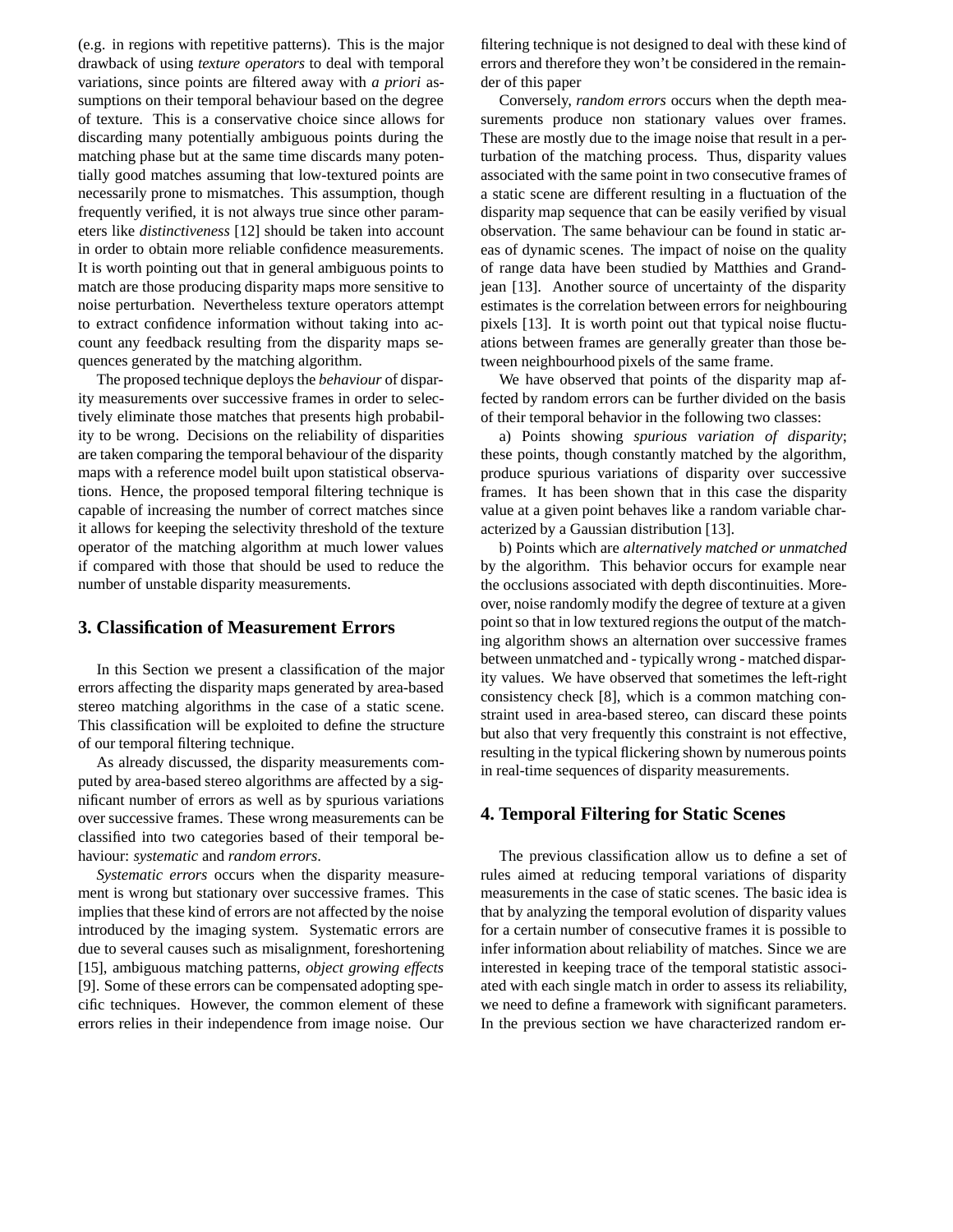rors describing the two typical behavior with static scenes: points showing *spurious variation of disparity* and points which are *alternatively matched or unmatched*.

We denote with  $\Phi$  the number of consecutive disparity maps used to keep history of the behavior of each points. In the remainder the number of frames used to analyze disparity maps evolution will be referred to as *order of the filter*. The number of commutations between matched and unmatched disparity values at a given point is expressed as  $\Gamma_t(i, j)$ . If a point has shown more than  $\Gamma_{max}$  commutations within the last  $\Phi$  frames its disparity value is set to unmatched in the current frame. Parameter  $\Omega_t(i, j)$  represents the number of frames within the last  $\Phi$  in which the point has been matched. Thus, one point is considered as reliable if it shows a low  $\Gamma_t(i, j)$  and an high  $\Omega_t(i, j)$ . Conversely, if the point is matched less than  $\Omega_{min}$  times is discarded as unreliable by the filter and marked as unmatched. The third parameter of the filter is  $\Delta d_t(i, j)$ , which is used to evaluate the temporal variation of disparity  $d_t(i, j)$  at a given point (and, as usual, within the temporal window of length  $\Phi$ ). It represents the average sum of the absolute value of the differences between consecutive matched values:

$$
\Delta d_t(i,j) = \frac{\sum_{k=0}^{\Phi-1} |d_{t-k}(i,j) - d_{t-k-1}(i,j)|}{\phi} \tag{1}
$$

In the sum of equation (1) if one or both terms are undefined, since disparity has been left unmatched by the stereo algorithm, its contribution is not taken in account (i.e.  $|d_{t-k}(i,j) - d_{t-k-1}(i,j)| = 0$ . The parameter  $\Delta d_t(i,j)$  II give an indication on how smoothly the disparity measurements at a given point vary over time. If one point has  $\Delta d_t(i, j)$  greater than  $\Delta d_{max}$  it is considered unreliable by the filter. The logic of the filter can be summarized as follow: one disparity value is considered reliable if the following three conditions are verified:

$$
d_t(i,j) \quad reliable \quad if \begin{cases} \qquad \Gamma_t(i,j) \leq \Gamma_{max} \\ \qquad \Omega_t(i,j) \geq \Omega_{min} \\ \qquad \Delta d_t(i,j) \leq \Delta d_{max} \end{cases} \tag{2}
$$

since in the last  $\Phi$  frames the behavior of the disparity values for the point examined were those expected for a correct match. Conversely, if the point does not pass one of the three tests the disparity value generated by the algorithm is discarded since in the last  $\Phi$  frames the disparity values for that point differ from those expected for a correct match. Moreover, if one point is left unmatched in the current frame but in the previous frames its values were rather stable, the disparity is set to its previous value. The order of the filter,  $\Phi$ , affects its capability to take correct decisions. Increasing the order of the filter produce better decision capability but this effect is not perceivable when the order of the filter gets too high. Our experimental results show that orders of about 20 are enough to obtain a correct behavior of the filter.

#### **5. Temporal Filtering for Dynamic Scenes**

In this section we extend the temporal filtering technique described so far so as to deal with the more general case of scenes containing moving objects. In presence of moving objects the constraints defined for the case of static scenes are no longer effective since the statistics for each pixel are collected assuming that a pixel corresponds always to the same scene point. But when an object is moving in the scene we can't make any statistical assumption concerning the temporal evolution of disparity measurements and, instead, we should let disparity values by-pass the filter. In such a case the degree of reliability may be kept high, at the cost of a larger amount of potentially good matches discarded, by increasing the selectivity threshold of the texture operator. On the other hand, as pointed out in the previous section, the filtering capability within the static areas of the scenes provided by the temporal filter gets better when the order of the filter increase. Thus, rather than using a trade-off between these two opposite requirements, we use a simple motion detection operator to find out whether a point in the current frame is a moving point or a static point and then adjust dynamically the order of the filter according to a state information associated with each image point.

Thus, based on the state of each point in the current frame, the temporal filter for dynamic scenes uses a highorder temporal constraint when the point is static and avoids any constraint (i.e. uses an order of  $0$ ) when the point is moving. The temporal filter requires two values for the threshold of the texture operator: a low one (poorly selective) for static points and an high one (highly selective) for moving points, so as to increase the degree of reliability when the filter is by-passed. The disparity map is computed by the stereo algorithm using a low texture threshold and then analyzed by the temporal filter considering the state of each point. Moving points with texture under the higher threshold are discarded by the temporal filter.

It is worth pointing out that the two transition of state Static  $\rightarrow$  Dynamic and Dynamic  $\rightarrow$  Static are completely different. Transition  $Static \rightarrow Dynamic$  implies that the order of the filter must drop to zero as soon as motion is detected in order to get rid of the past history of the point under examination. As for transition  $Dynamic \rightarrow$ Static, the order of the filter is incremented of one unit at each frame, as long as no motion is being detected, in order to collect correct information on the behavior of a point that was previously moving.

While a point is in a state belonging to the  $Dynamic \rightarrow$ Static transition most of the parameters used by the filter (i.e. texture threshold,  $\Gamma_{max}$ ,  $\Omega_{min}$ ) are scaled according to the order associated with the state.

If a point remains in a static state for  $\Phi$  frames the order of the filter reaches its maximum value and the filter can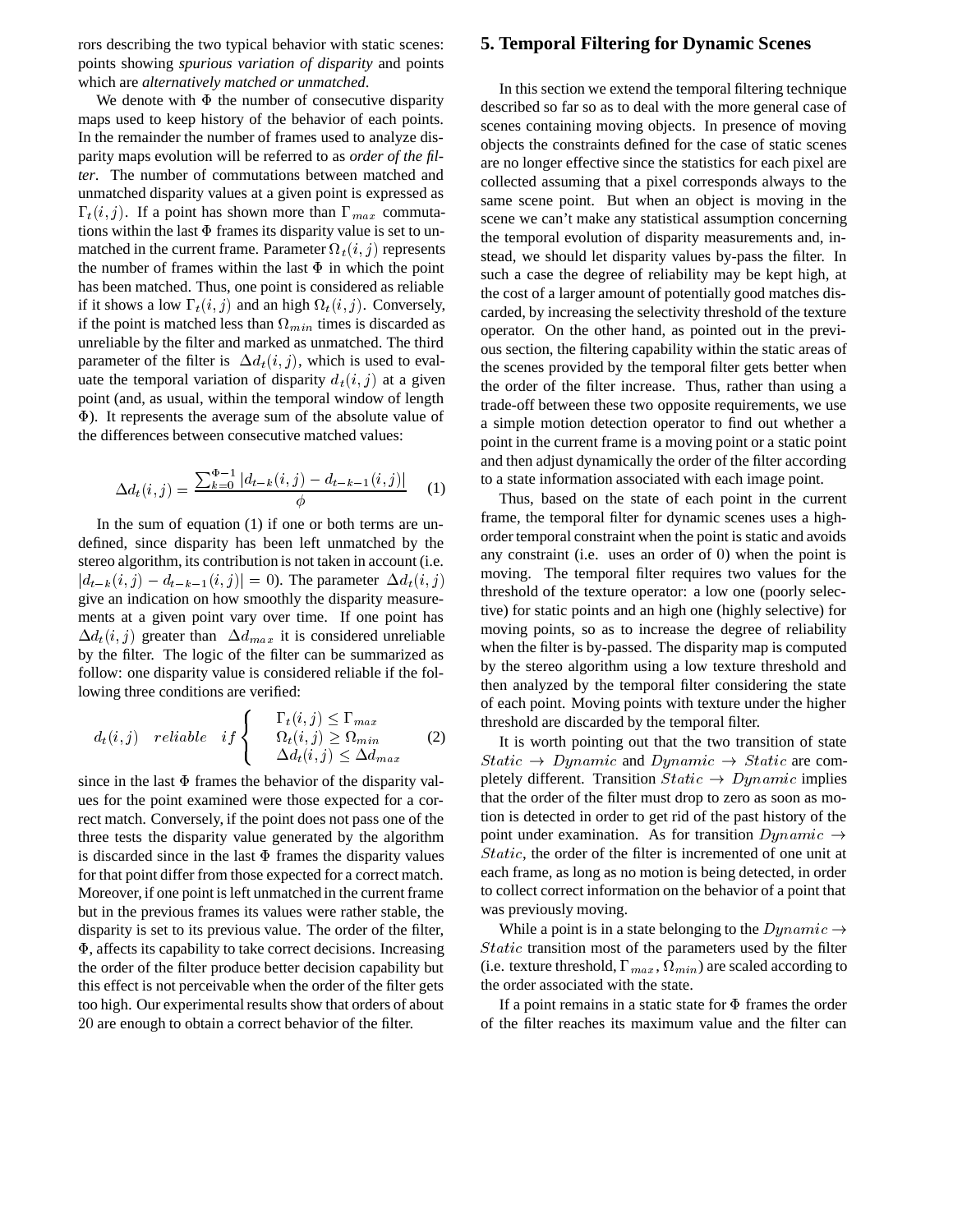judge the temporal behavior of the point on the basis of the maximum amount of information concerning past frames. While the order is growing towards the maximum value the filter improves its decisions as the order gets higher.

Hence, in the dynamic version the order of the filter is dynamically changed at each point and depends on the previous state and on the motion information provided by the motion detection operator. The state diagram of Figure 1 describes graphically the behaviour of the temporal filter in case of dynamic scenes.



**Figure 1. State diagram of the temporal filter.**

The diagram is relative to a generic point, with the state transitions driven by the output of the motion detection operator at the point: M means that motion has been detected while S means static point (i.e. motion has not been detected). The diagram shows also, within each state, the motion condition (Dynamic or Static) and the order of the filter. Motion detection is carried out using a simple operator based on thresholding the absolute difference between two consecutive frames of the left-view of the stereo pair. This allows for retrieving motion information at a very low computatational cost. The temporal filter has been implemented by means of a very efficient, incremental computational scheme which is suitable to real-time gathering of disparity measurements.

### **6. Experimental Results**

The temporal filtering technique described in this paper has been tested with various real stereo sequences showing its ability to yield a significant reduction of disparity fluctuations and as well as to increase the number of points matched correctly.

In the case of the static sequence of Figure 2 (available at the web site [2]) the technique reduces the average temporal



**Figure 2. One frame of the static sequence (Left Image).**

variance of disparity measurements from  $75.1$  to  $18.3$  and increases the number of correct matches with the SVS algorithm of more than  $10\%$ . The significantly better stability of disparity measurements provided by the filter can be perceived visually looking at the videos available at [2], which show the disparity map sequences obtained with SVS and with the filter respectively disabled and enabled. Figure 3 and Figure 4 show the disparity maps yield by SVS on one frame of the sequence of Figure 2. The larger number of matched points in the background and foreground regions are clearly visible (unmatched points are represented in red, which appears as the darkest gray if this paper is printed in  $b/w$ ).

In the remainder of this Section we show the experimental results obtained on a simple sequence consisting of a parallelepipidal object translating in a direction parallel both to the camera's image plane and to a flat background. The sequence is composed of  $500$  frames: in the first  $100$  frames the scene is static, in the following  $300$  frames the object is moving while in the last 100 frames the scene again is static. Table 1 reports the results obtained with the two stereo algorithms considered in this paper (SVS and VSA) without the temporal filter enabled and disabled. The radius of the correlation windows used in the matching step was 6 pixels and the disparity range of 32 pixels.

The first two rows of Table 1 allows for comparing the results obtained running the standard SVS algorithm with those obtained using the algorithm in conjunction with our temporal filter. The parameters for the temporal filter were  $\Phi = 20$ ,  $\Gamma_{max} = 6$ ,  $\Omega_{min} = 17$ ,  $\Delta d_{max} = 4$ . The setting of the texture operator of SVS, when not used in conjunction with the temporal filter, was obtained following the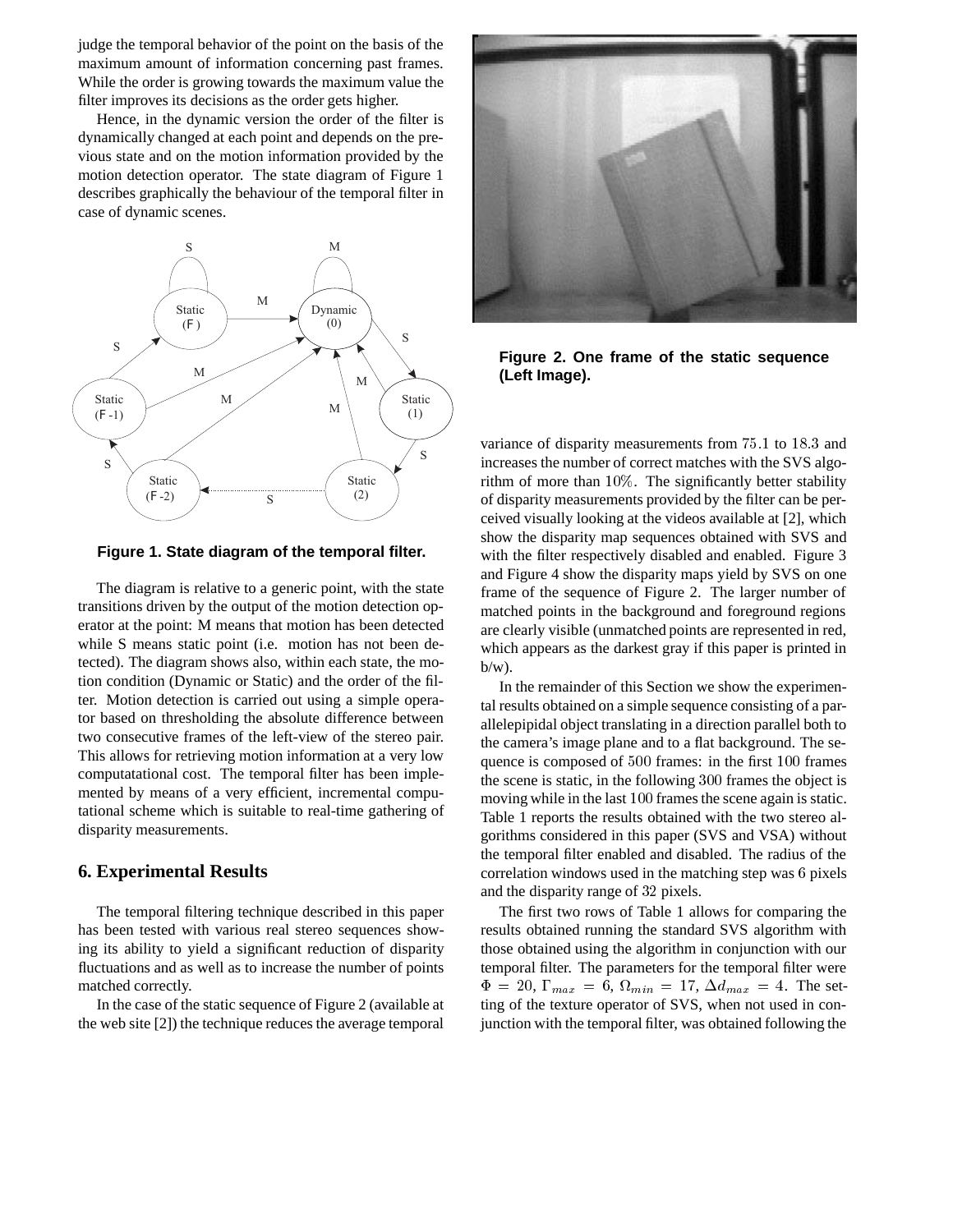| Alg.       | <b>Filter</b> | <b>Texture Oper.</b> | <b>Correct Matches</b> | <b>Wrong Matches</b> | <b>Not Matched</b> |
|------------|---------------|----------------------|------------------------|----------------------|--------------------|
| <b>SVS</b> | Off           |                      | 38.40%                 | 0.35%                | 61.25%             |
| <b>SVS</b> | Оn            | $2 - 10$             | 44.62%                 | 0.30%                | 55.08%             |
| VSA        | Off           |                      | 25.45%                 | 0.51%                | 74.04%             |
| VSA        | On.           | $2 - 6$              | 29.67%                 | 0.37%                | 69.96%             |

**Table 1. Dynamic scene: experimental results.**





**Figure 3. Disparity map of Figure 2 with temporal filter disabled.**

**Figure 4. Disparity map of Figure 2 with temporal filter enabled.**

usual criterion of observing the disparity maps generated in real-time and minimising the number of points which present excessive temporal variation. The value found according to this criterion was 12. With the temporal filter enabled, second row, maximum and minimum values for the texture operator were set respectively to 2 for static points and 10 for moving points. Table 1 shows the improvements associated with the use of the proposed filter: the number of correct matches increases from  $38.40\%$  to  $44.62\%$  while the number of wrong matches remains almost stable (decreasing from  $0.35\%$  to  $0.30\%$ ). It is worth pointing out that most of the new points matched when using the filter belong to the background, since the background is static and the filter allows for discarding more selectively wrong disparity measurements in static regions. The original sequence and the disparity map sequences obtained using SVS with the filter enabled and disabled can be viewed at the web site [1]. The last two rows of Table 1 provide similar results in the case of the VSA algorithm. The texture operator used by VSA is the gray-level variance, and the best setting for the considered sequence when using the algorithm without the temporal filter was found to be 6; with filter enabled the

two variance threshold were set to 2 and 6. Also with VSA the use of the filter improves disparity measurements since it allows for increasing the number of correct matches from  $25.45\%$  to  $29.67\%$  and for decreasing the number of wrong matches from  $0.51\%$  to  $0.37\%.$ 

# **7. Conclusion**

In this paper we have addressed the problem of spurious temporal fluctuation of disparity measurements due to the image noise affecting any stereo imaging system. This is an important issue in real-time stereo vision systems available nowadays on standard personal computers. We have classified the behavior of spurious fluctuations by analyzing their temporal evolution and starting from the simpler case of scenes containing only static objects. This preliminary study allowed us to define a set of rules and a framework aimed at the selection of unreliable matches based on their behaviour over successive frames. The general case of scene containing both static and dynamic objects has been addressed deploying motion detection information and allowing the filter to change dynamically its order. That is, for